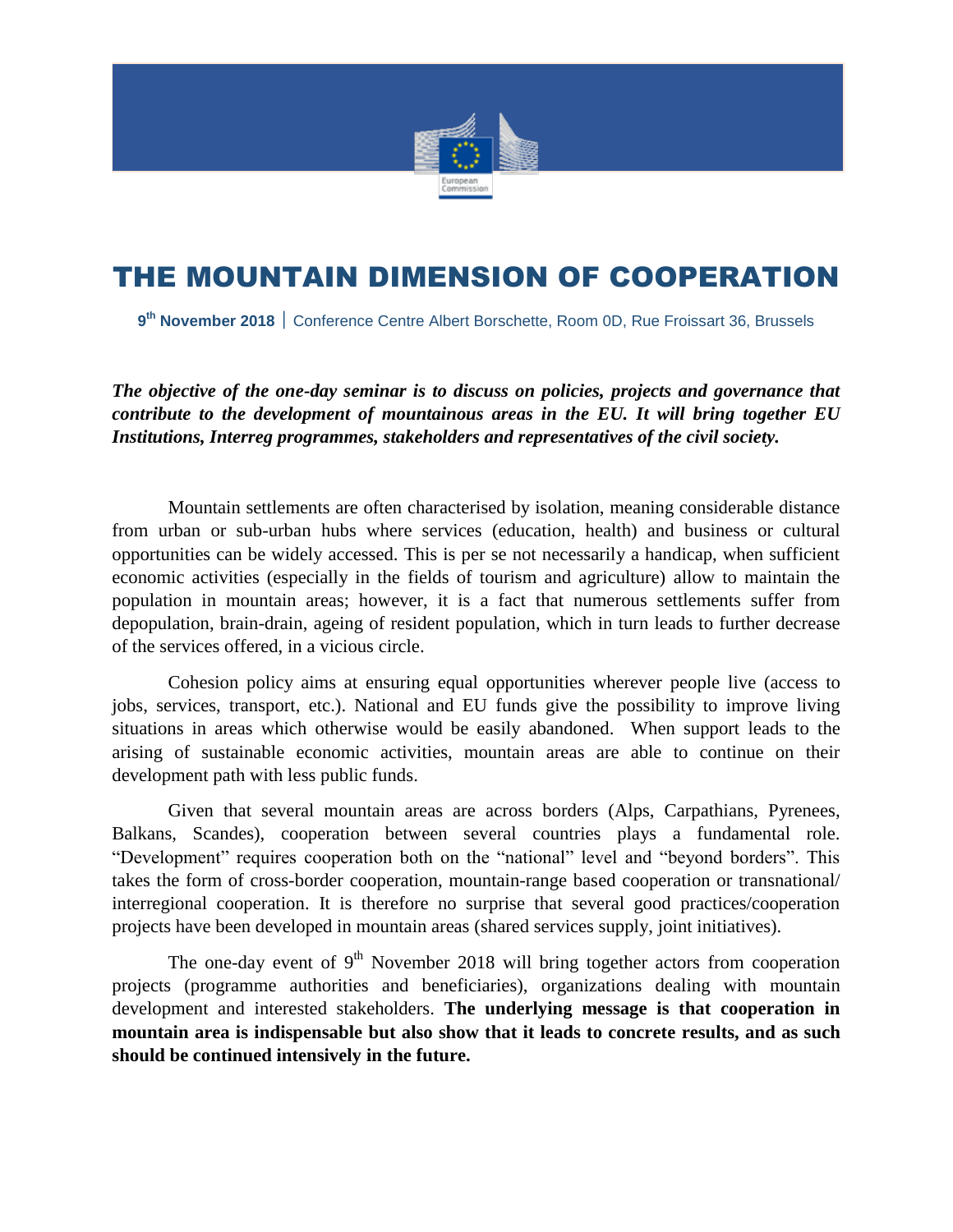# CONFERENCE AGENDA

### **9:00 – 9:30 Registration**

Moderation:

**Marco Onida,** *European Commission, DG REGIO D1 (Macro-regions, Transnational/Interregional Cooperation, IPA, Enlargement)*

**Olivier Baudelet,** *European Commission, DG REGIO D2 (Interreg, Cross-Border Cooperation, Internal Borders)*

### **9:30 – 9:45 Welcome words and introduction to the meeting**

**Lena Andersson-Pench,** *European Commission, DG REGIO, Director European Territorial Cooperation, Macro Regions, Interreg and Programme Implementation I.*

# **9:45 – 11:30 Session 1: The mountain dimension of EU policies**

*What are the key challenges and opportunities for mountainous areas under current and future EU policies?* 

### **Cohesion policy**

**Wallis Goelen Vandenbrock,** *European Commission, Head of Unit DG Regio 03 (Inclusive Growth, Urban and Territorial Development)*

**Stefania Fortunato,** ERAM - *Euro Région Alpes-Méditerranée* 

### **Agricultural policy**

**Antonia Luetteken,** *European Commission, DG Agriculture and Rural Development F.1 (Conception and Consistency of Rural Development)*

**Environmental policy**

**Julie Raynal,** *European Commission, DG Environment D2 (Biodiversity)*

### **Climate policy**

**Christopher Ahlgren,** *European Commission, DG Climate Action A3 (Adaptation)*

**Digital policy**

**Andrea Halmos,** *European Commission, DG Connect A2 (Technologies and Systems for Digitising Industry)*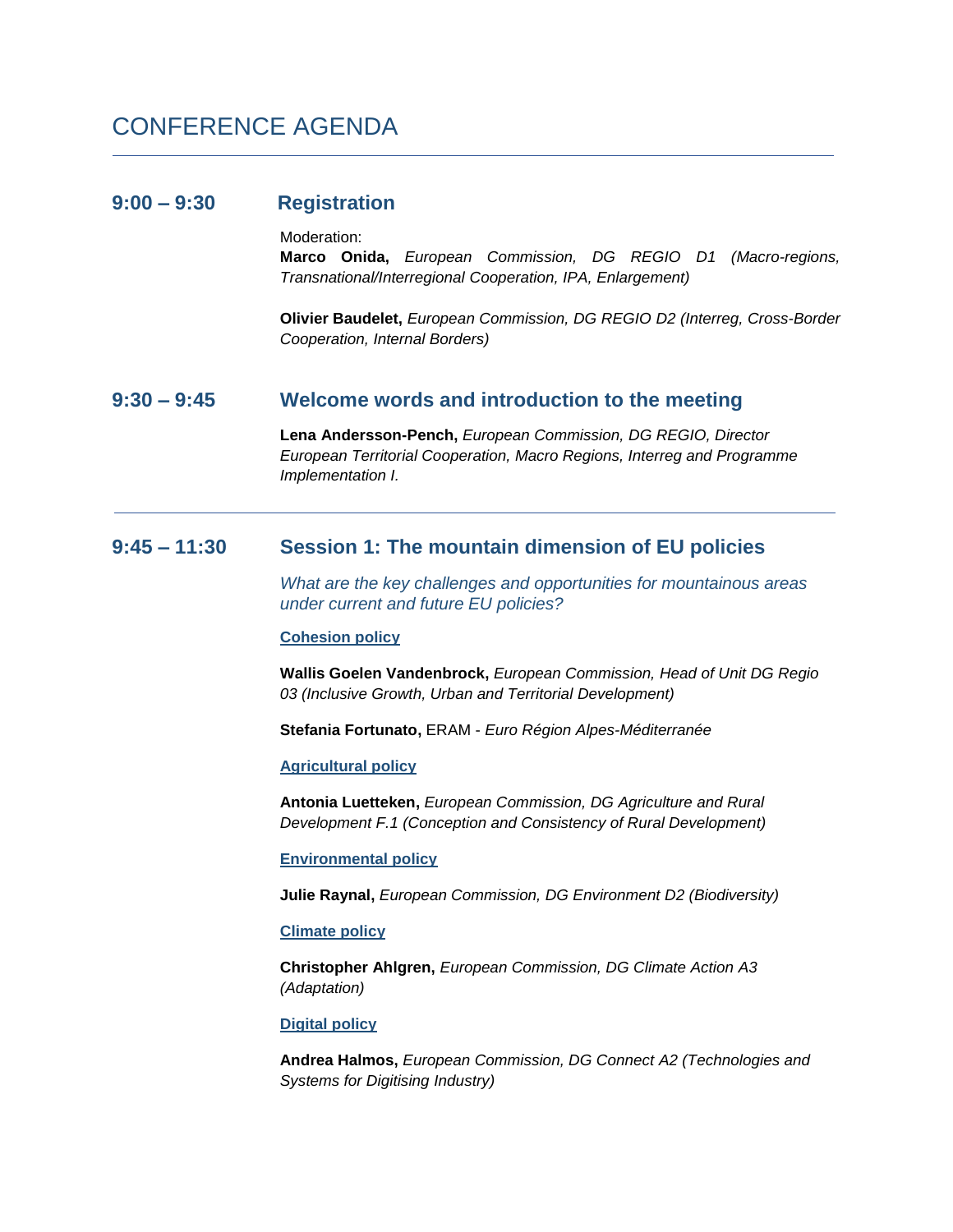**The view of the European Parliament**

**Herbert Dorfmann,** *Member of the European Parliament*

**The view of the Committee of the Regions**

**Representative** *of the Committee of the Regions*

### **Questions 15'**

# **11:30 Coffee break**

## **12:00 – 13:30 Session 2: Projects and experiences from mountain areas**

*What lessons can we learn from selected Programmes and Projects?*

### **Cooperation**

**Christina Bauer,** INTERREG *Alpine Space Transnational Programme, Transnational Cooperation in the Alps* 

**Jakob Ebner**, *Sweden-Norway INTERREG Programme, Cross-border Tourism Management of Fulufjället National Parks*

**Véronique Veyrat – Elena Ferrario** *INTERREG France-Italy ALCOTRA, Crossborder cooperation in the Western Alps*

**Idoia Arauzo,** *POCTEFA Programme INTERREG France-Spain-Andorra, The Pyrenees Observatory on Climate Change*

**Kiriakos Fotiadis**, INTERREG Greece-Bulgaria, *Cross-border Cooperation*, Projects in the Pangaio/Rhodope Mountains

**The voice of the beneficiaries**

**Christoph Promberger,** *Executive Director of the Foundation Conservation Carpathia (Romania)*

**Enrica Zublena,** *Mayor of Saint Marcel (*Italy*)*

**Questions 10'**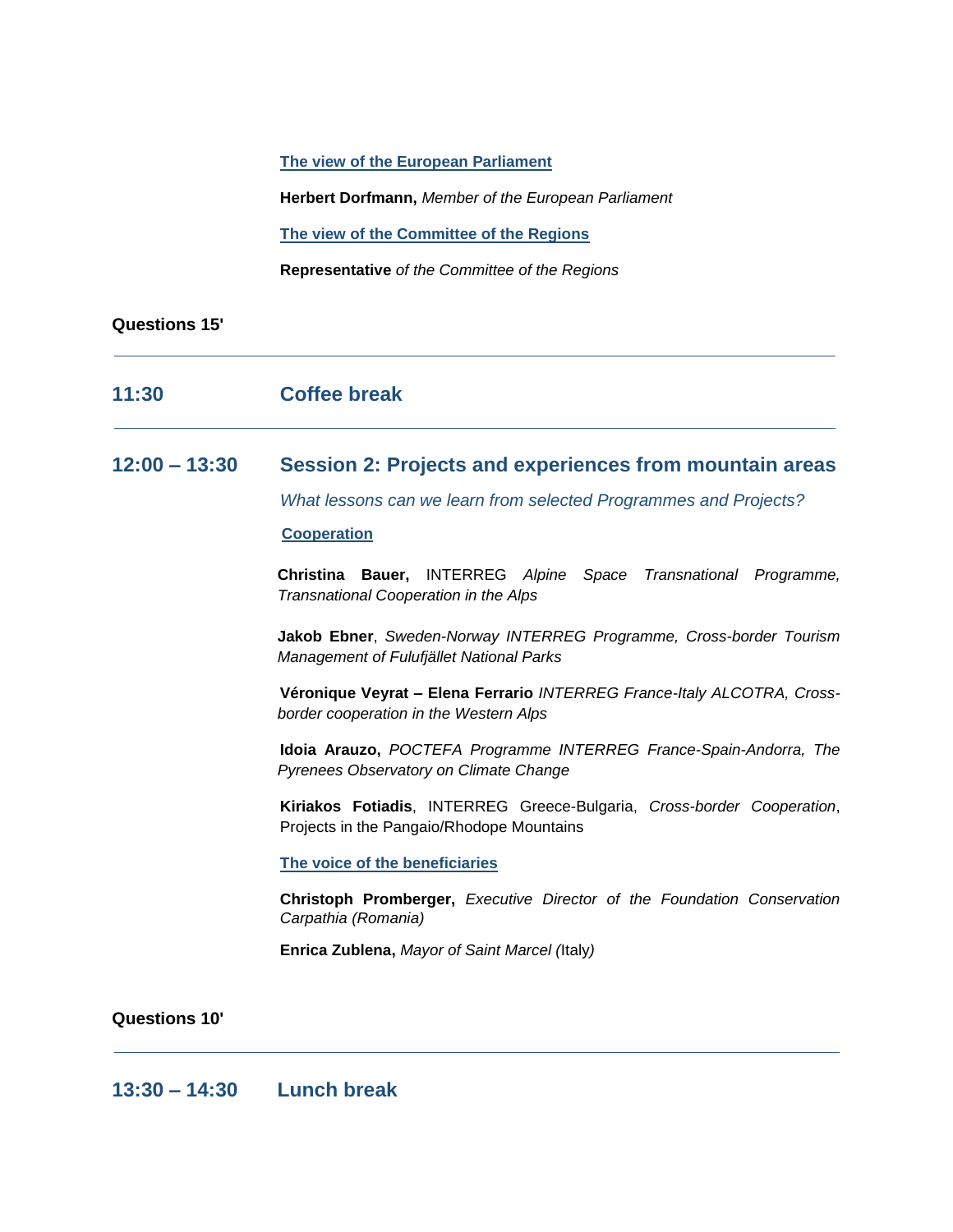# **14:30 – 16:00 Session 3: Types of Governance in mountainous regions**

*How does the governance model affect the success of cooperation?*

**Macro Regional Strategies and mountain areas** 

**Franziska Sielker***, British Academy Newton International Fellow, University of Cambridge* 

**The Alpine Convention**

**Marianna Elmi,** *Vice Secretary General, Alpine Convention*

**The Carpathian Convention**

**Klaudia Kuraś,** *Carpathian Convention Specialist, Secretariat of the Carpathian Convention*

#### **The Pyrenees**

**Jean-Louis Valls**, *Director, Working Community of the Pyrenees*

**The Mountain Partnership**

**Rosalaura Romeo,** *FAO - Mountain Partnership Secretariat*

**The role of civil society**

**Roland Stierle,** *President*, *European Union of Mountaineering Association*

**Gabriella Suzanne Vanzan**, *Executive Committee, Mountain Wilderness International*

# **16:00 – 17:00 Discussion**

**17:00 Closing remarks and end of the meeting**